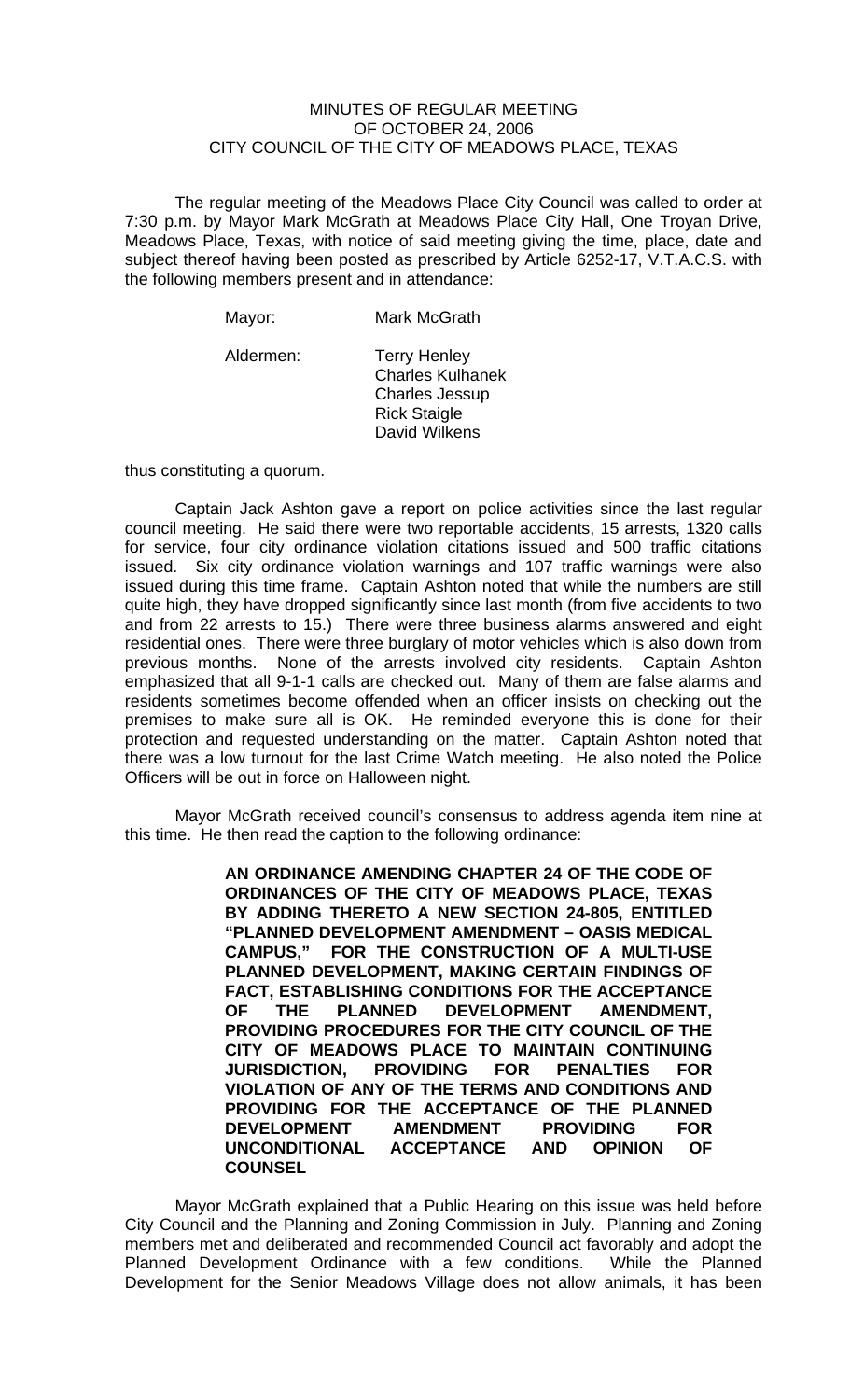proven the Alzheimer's patients react favorably to the presence of some animals and they will be allowed in the new Alzheimer's units at times. While it was first recommended that no retail establishments be allowed in the Planned Development, it is recognized that traditionally hospitals (which are allowed in the Planned Development and are expected to be built there) usually do contain eating facilities and gift shops. These will be allowed in this planned development. Mr. Al Fairfield addressed Council and said that his project was running on schedule although there have been some delays getting steel for the construction. He expects the Alzheimer's/assisted living building to be completed in January or February and the office building to be completed in February or March. Council congratulated Mr. Fairfield on the great landscaping his company installed on the esplanades. Councilmember Staigle made a motion to adopt the Planned Development Ordinance, numbered **2006-36**, as read. Councilmember Henley seconded the motion which carried unanimously.

During audience Comments, Mr. Jim Elrod, a Scottsdale resident, said he walked in on four men who were burglarizing his home. He sent his wife outside to call 9-1-1 and he went into an "attack" mode. He said it took at least two minutes for the dispatcher to dispatch an officer and four more minutes for the officer to arrive at his residence. This was on a Saturday night at about 7:25 p.m. He feels if an officer had arrived just two minutes earlier, the burglars would have been caught and he wondered if we might have a dispatch problem. Mr. Gary Littlejohn, a Meadow Trail resident, said he has experienced better officer response time when he calls the Fort Bend dispatchers directly rather than going through 9-1-1.

During Mayor's comments, Mayor McGrath said the Halloween Carnival will be held at the Park cul-de-sac next Tuesday evening from 6:00 to 8:30 p.m. He also noted that a scourge of people have been coming into the city to steel the iron grates covering the storm sewers. It is believed they then sell the grates for scrap. As we replace these grates, a costly project, we must weld them into place.

During Council comments, Councilmember Kulhanek said the Cub Scouts would also be helping with the Halloween Carnival. Councilmember Jessup thanked everyone in the audience for coming to tonight's meeting.

Councilmember Jessup then made a motion to approve the minutes of the September 26, 2006 workshop and regular meetings as presented. Councilmember Kulhanek seconded this motion which carried with unanimous approval.

Mayor McGrath then read the caption to the following ordinance:

**AN ORDINANCE APPOINTING RANDLE LAW OFFICE LTD., L.L.P. AS CITY ATTORNEY FOR THE CITY OF MEADOWS PLACE, TEXAS (CITY) AND PROVIDING FOR COMPENSATION AND PROVIDING THAT SAID APPOINTMENT SHALL CONTINUE FOR ADDITIONAL TIME THEREAFTER UNLESS OTHER APPOINTMENTS SHALL BE MADE BY ORDINANCE DULY ADOPTED BY THE CITY COUNCIL WHICH SHALL BE IN CONFLICT HEREWITH AND PROVIDING FOR THE POWERS, DUTIES AND AUTHORITY OF THE SAID CITY ATTORNEY.** 

Mayor McGrath noted Mr. Randle has been a great asset for our city. Councilmember Henley made a motion to adopt the ordinance, numbered **2006-37**, as presented. Councilmember Wilkens seconded the motion which carried unanimously.

Council then considered accepting the application of Christopher Pham, representing Pacific Interests Partners, LP, for assignment of the rights and privileges of Planned Development Number 4 as granted under Ordinance 2005-29, Section 2, (12). The Planned Development that was granted to Ayrshire allows Ayrshire to assign their rights and privileges to another company with the approval of City Council. Mr. Pham's company plans to develop the property, located at the corner of West Airport and Kirkwood, in a style similar to Sugar Land's Town Center. He is ready to